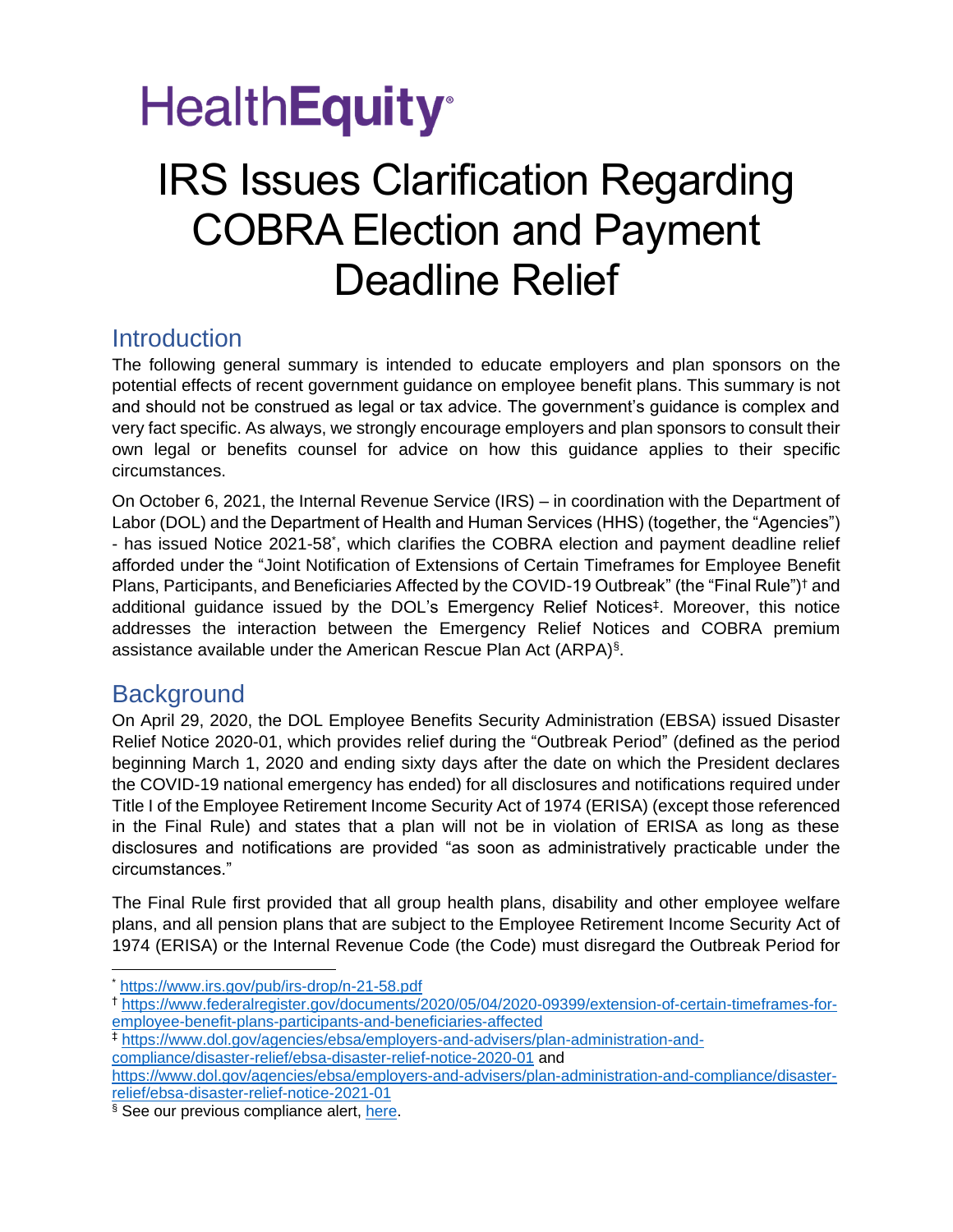impacted participants and beneficiaries when calculating, among other things, the 60-day election period for electing COBRA coverage and the date by which COBRA premium payments must be made. The Final Rule also suspends the 14-day deadline for a plan administrator to provide a COBRA election notice to qualified beneficiaries. This period would commence again when the Outbreak Period ends.

Almost a year after the first national emergency declaration – on February 26, 2021 – the DOL Employee Benefits Security Administration (EBSA) issued Disaster Relief Notice 2021-01\*\* to explain that, while the statutory provisions in ERISA and Code § 7508A(b) limited the maximum period permitted to be disregarded with respect to these plan deadlines to a period of one year from the date the individual action would otherwise have been required or permitted, this oneyear period is applied on an individual-by-individual basis. Specifically, these deadlines would be tolled until the earlier of (a) one year from the date the individual was first eligible for the relief; or (b) the end of the Outbreak Period (i.e., 60 days after the end of the announced end of the National Emergency Period. This meant that, in short, every plan participant and beneficiary who was subject to one of the aforementioned plan deadlines that would have occurred on or after March 1, 2020 would have up to one year following what would have been that specific deadline to take that specific action (unless the Outbreak Period ended prior to that date).

However, this guidance presented confusion with respect to those individual plan deadlines that are calculated based on another plan action (e.g., if the deadline by which a plan participant may file a claim is tolled for one year, would the individual's deadline to appeal that claim's denial also suspended for a year from that claim's denial date?). With respect to COBRA deadlines, if a qualified beneficiary's 60-day COBRA election period is suspended for up to one year, is that qualified beneficiary's 45-day initial premium payment deadline (which begins following the date of COBRA election) also suspended for one year? HealthEquity, Inc. submitted comments and referenced those by the American Benefits Council, requesting further guidance on this issue.<sup>††</sup>

Days later – on March 11, 2021 – President Biden signed into law the American Rescue Plan Act of 2021 (ARPA), which – among other things – provided for a federal subsidy of 100 percent of the COBRA continuation coverage premiums for qualified beneficiaries whose COBRA qualifying event was the covered employee's involuntary termination of employment# or reduction of hours for coverage periods between April 1, 2021 and September 30, 2021 (the "Subsidy Period"). These individuals are referred to within ARPA as "Assistance Eligible Individuals." ARPA also introduced new COBRA notice obligations and deadlines on group health plans; the DOL later confirmed that the Outbreak Period extensions did not apply to notice or election deadlines related to the COBRA Premium Assistance.<sup>§§</sup> Later agency guidance also clarified that AEIs electing COBRA retroactive to their original date of coverage loss could be required to pay COBRA premiums for that retroactive period prior to April 1, 2021, consistent with the Outbreak Period extensions; however, if the AEI declined retroactive COBRA coverage at the time they elected

<sup>\*\*</sup> [https://www.dol.gov/agencies/ebsa/employers-and-advisers/plan-administration-and](https://www.dol.gov/agencies/ebsa/employers-and-advisers/plan-administration-and-compliance/disaster-relief/ebsa-disaster-relief-notice-2021-01)[compliance/disaster-relief/ebsa-disaster-relief-notice-2021-01](https://www.dol.gov/agencies/ebsa/employers-and-advisers/plan-administration-and-compliance/disaster-relief/ebsa-disaster-relief-notice-2021-01)

<sup>&</sup>lt;sup>††</sup> Our comments can be viewed [here.](https://nam11.safelinks.protection.outlook.com/?url=https%3A%2F%2Fhealthequity.com%2Fdoclib%2Fcompliance%2FARPA-Comment-Letter.pdf&data=04%7C01%7Cjasonf%40healthequity.com%7C02be748b028d4d984bf408d8ee081766%7Cc5d0ad888f9343b89b7cc8a3bb8e410a%7C0%7C0%7C637521066014259923%7CUnknown%7CTWFpbGZsb3d8eyJWIjoiMC4wLjAwMDAiLCJQIjoiV2luMzIiLCJBTiI6Ik1haWwiLCJXVCI6Mn0%3D%7C1000&sdata=%2BarQpuJ54y3YknF5sxuJnDYFe5oHj8anaQecnlYyLIQ%3D&reserved=0)

<sup>‡‡</sup> Other than by reason of such employee's gross misconduct

<sup>§§</sup> See "FAQs About COBRA Premium Assistance Under the American Rescue Plan Act of 2021," Q&As-

<sup>5, -10,</sup> and -13 (April 7, 2021); available [here](https://www.dol.gov/sites/dolgov/files/EBSA/about-ebsa/our-activities/resource-center/faqs/cobra-premium-assistance-under-arp.pdf) (as visited October 12, 2021)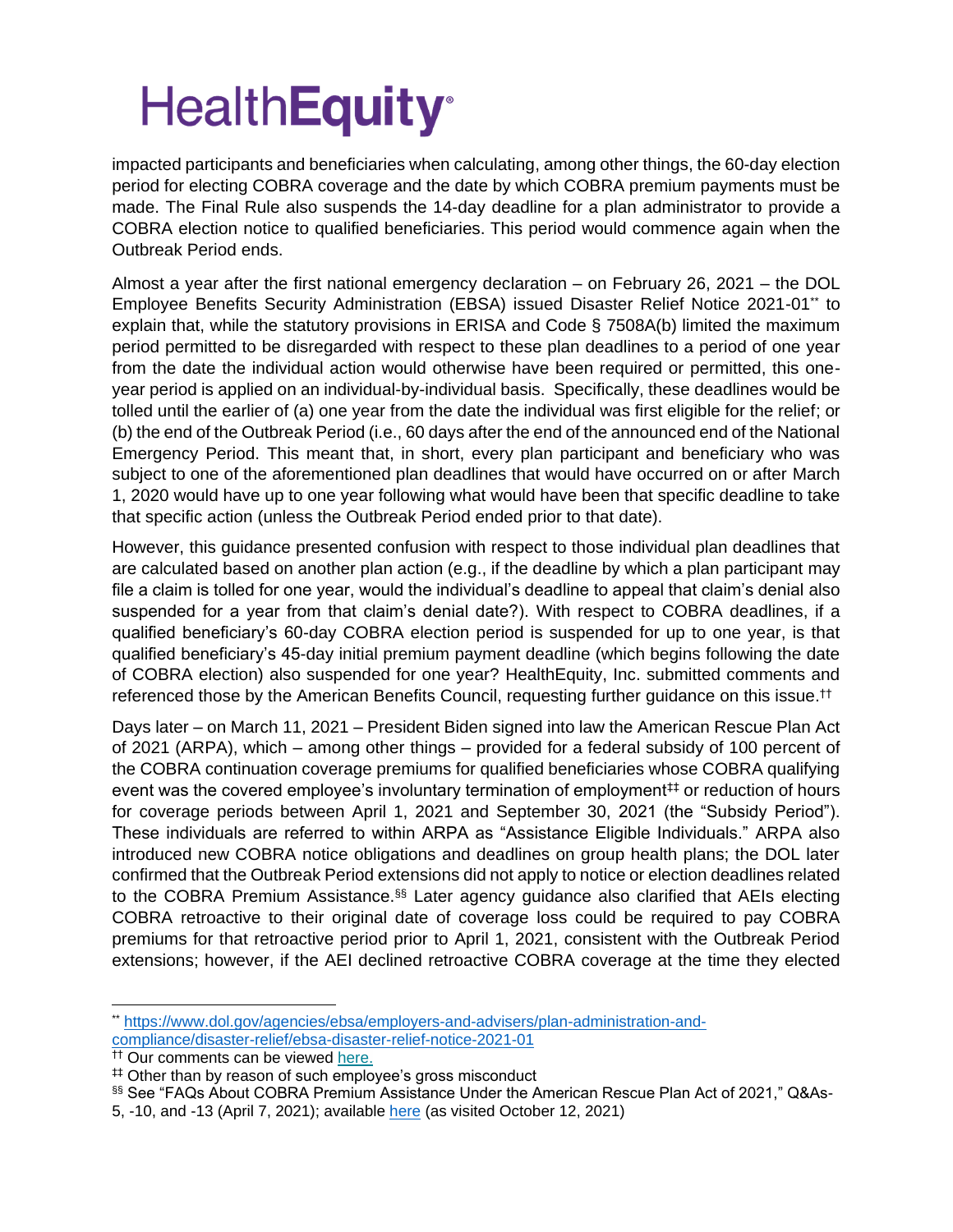COBRA with the premium subsidy, the AEI would lose the right to later elect coverage for the retroactive period.\*\*\*

### Tolled COBRA Premium Payment Deadlines, Clarified

As alluded above, qualified beneficiaries generally have 60 days to elect COBRA continuation coverage. The IRS COBRA regulations provide that a qualified beneficiary's 45-day initial premium payment deadline is generally calculated from the "date on which the election of COBRA continuation coverage is made for that beneficiary."††† Until the release of Notice 2021-58, it seemed, if a qualified beneficiary whose COBRA election deadline was extended for a year and makes her/his election on that date, her/his initial premium payment deadline would also be suspended for up to one year from the date of the election.

However, Notice 2021-58 clarifies that the periods to be disregarded for a qualified beneficiary to both elect COBRA and make initial (and subsequent) premium payments run concurrently and does not apply with respect to each deadline. For qualified beneficiaries who **make their COBRA election within the generally applicable 60-day election period**, such qualified beneficiaries will have **one (1) year and 45 days after the** *date of election* to make the initial COBRA premium payment. For any qualified beneficiary who enjoyed the tolled election period and made her/his election outside of the generally applicable 60-day election period, that qualified beneficiary will have **one (1) year and 105 days (i.e., 60 + 45) from the** *date the COBRA election notice was provided.* 

Subsequent COBRA premium payments (the deadlines for which are generally 30 days after the first day of that period<sup> $\uparrow\uparrow\uparrow$ </sup>) will be due one year from their original deadline dates.

#### **Examples**

#### COBRA Election Made Within Original 60-Day Election Deadline

Adam has a COBRA qualifying event and is provided a COBRA election notice on December 1, 2020. Adam's initial 60-day COBRA election deadline would generally be January 30, 2021 (i.e., 60 days from December 1, 2020). On December 31, 2020, Adam elects COBRA coverage retroactive to December 1, 2020. Generally, his initial premium payment deadline would be February 14, 2021 (i.e., 45 days after December 31, 2020). However, due to the Outbreak Period tolling provisions of the Final Rule and Notice 2021-58, Adam's initial premium payment deadline is February 14, 202**2** (i.e., one year from his original 45-day deadline, or 1-year-and-45 days from the date of his election). Adam's initial premium payment must include at least the COBRA premium for the December 2020 and January 2021 coverage periods. Adam's payment for the February 2021 coverage period (which would generally be due on or before March 3, 2021; or 30 days after February 1, 2021) must be made on or before March 3, 202**2** (i.e., one year from his original February 2021 premium payment deadline date, or one (1) year and 30 days from February 1, 2021). The tolling period will continue to apply to each subsequent coverage period for the duration of the Outbreak Period. It is therefore possible that the COBRA premium payment

<sup>\*\*\*</sup> See IRS Notice 2021-31, Q&As-58 and -59, available [here](https://www.irs.gov/pub/irs-drop/n-21-31.pdf)

<sup>†††</sup> 26 CFR § 54.4980B-8, Q&A-5(b)

 $#$ ‡‡ 26 CFR § 54.4980B-8, Q&A-5(a)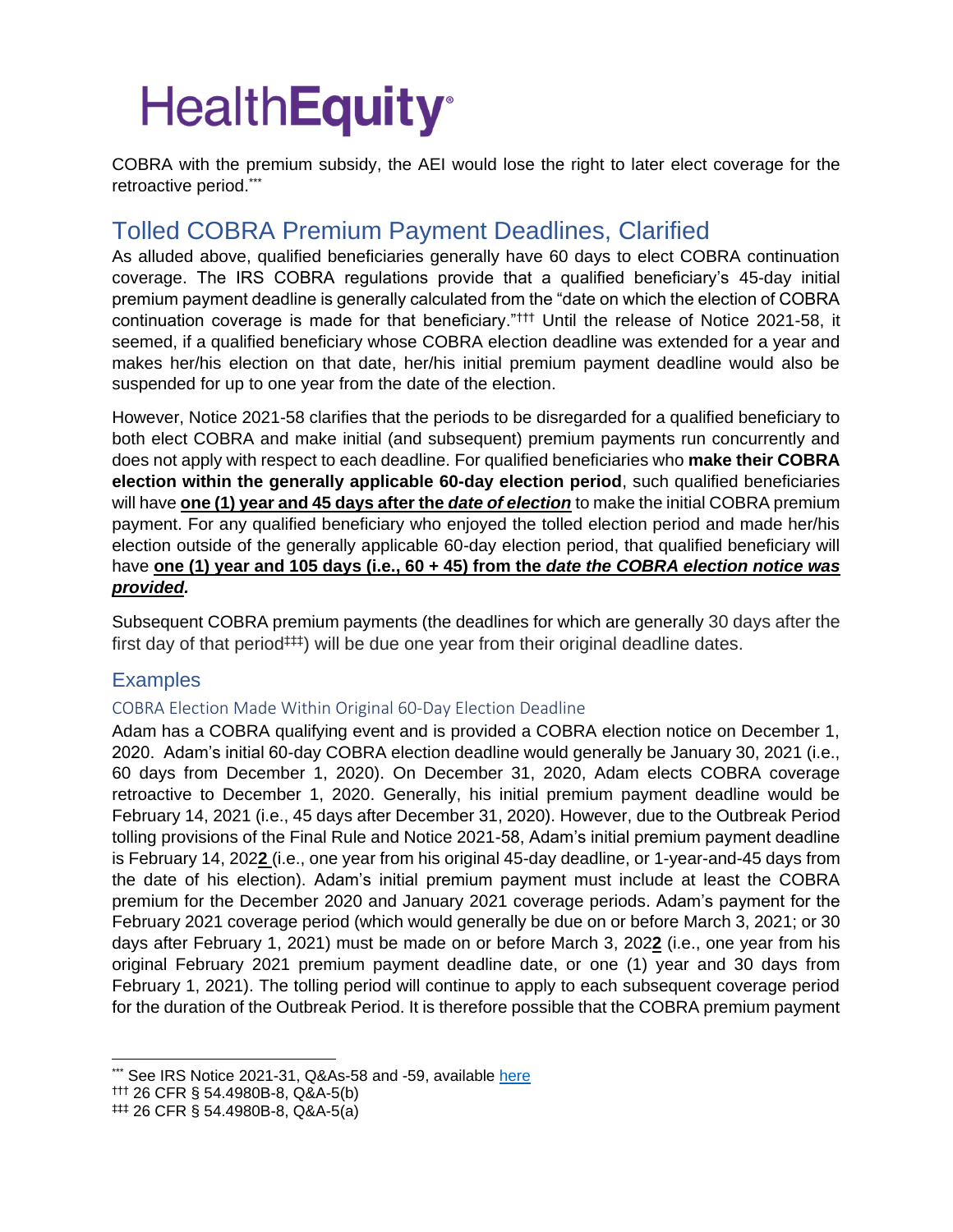deadline for Adam's 18th month of COBRA coverage (i.e., May 2022) could also be suspended for up to a year, or May 31, 2023 (i.e., 1 year and 30 days from May 1, 2022).

#### COBRA Election Made During Tolled Election Period

Assume the same facts as above, except Adam does not elect COBRA coverage on December 31, 2020. Because his election period is tolled for up to one year following his 60-day election deadline, he will have until January 30, 2022 (i.e., 1 year and 60 days from the date of his election notice) to make his COBRA election. Adam elects COBRA on May 15, 2021 retroactive to December 1, 2020. Because his election was outside of the original 60-day election period, Adam has until March 16, 2022 to make the initial COBRA premium payment (i.e., 1 year and 105 days from the December 1, 2020 date of his COBRA election notice, or one year from the generally applicable maximum standard COBRA election and initial premium payment periods). Adam's initial premium payment must include at least the COBRA premiums for the December 2020 through February 2021 coverage periods. Adam's monthly payment for the March 2021 coverage period (which would generally be due on or before March 31, 2021; or 30 days from March 1, 2021) must be made on or before March 31, 202**2** (i.e., one year from his original March 2021 premium payment deadline date, or 1 year and 30 days from March 1, 2021). The tolling period will continue to apply to each subsequent coverage period for the duration of the Outbreak Period.

In Notice 2021-58, the IRS acknowledges some qualified beneficiaries would have assumed the disregarded periods for making COBRA elections and making initial deadlines run consecutively and may have less time (i.e., less than 1 year and 45 days from the date of their election that was more than 60 days from the date of their election notice). Therefore, Notice 2021-58 provides transition relief that in no event will an initial COBRA premium payment be due before November 1, 2021 provided the qualified beneficiary makes that initial COBRA premium within one (1) year and 45 days after the date of her/his COBRA election.

#### **Examples**

#### Within Transitional Relief Threshold

Barbara has a COBRA qualifying event and is provided a COBRA election notice on March 1, 2020. Barbara's initial 60-day COBRA election deadline would generally be April 30, 2020 (i.e., 60 days from March 1, 2020). On September 30, 2020, Barbara elects COBRA coverage retroactive to March 1, 2020. Pursuant to this Transition Relief, Barbara has until November 1, 2021 to make her initial COBRA premium payment. While this is more than the otherwise applicable "one (1) year and 105 days following the election notice date" rule (in Barbara's case, this would have been June 14, 2021), November 1, 2021 falls within the Transition Relief's "one (1) year and 45 days after the election date" threshold. Barbara's initial premium payment must include at least the COBRA premiums for the March through October 2020 coverage periods. Barbara's payment for the November 2020 coverage period must be made by December 1, 2021 (i.e., one (1) year from the original November 2020 premium payment deadline date, or one (1) year and 30 days from November 1, 2020).

#### Outside of Transitional Relief Threshold/Untimely Initial Premium Payment

Assume the same facts as above, except Barbara elects COBRA coverage on May 31, 2020, retroactive to March 1, 2020. As stated in the previous example, under the general provisions of Notice 2021-58, Barbara would have until June 14, 2021 to make her initial premium payment.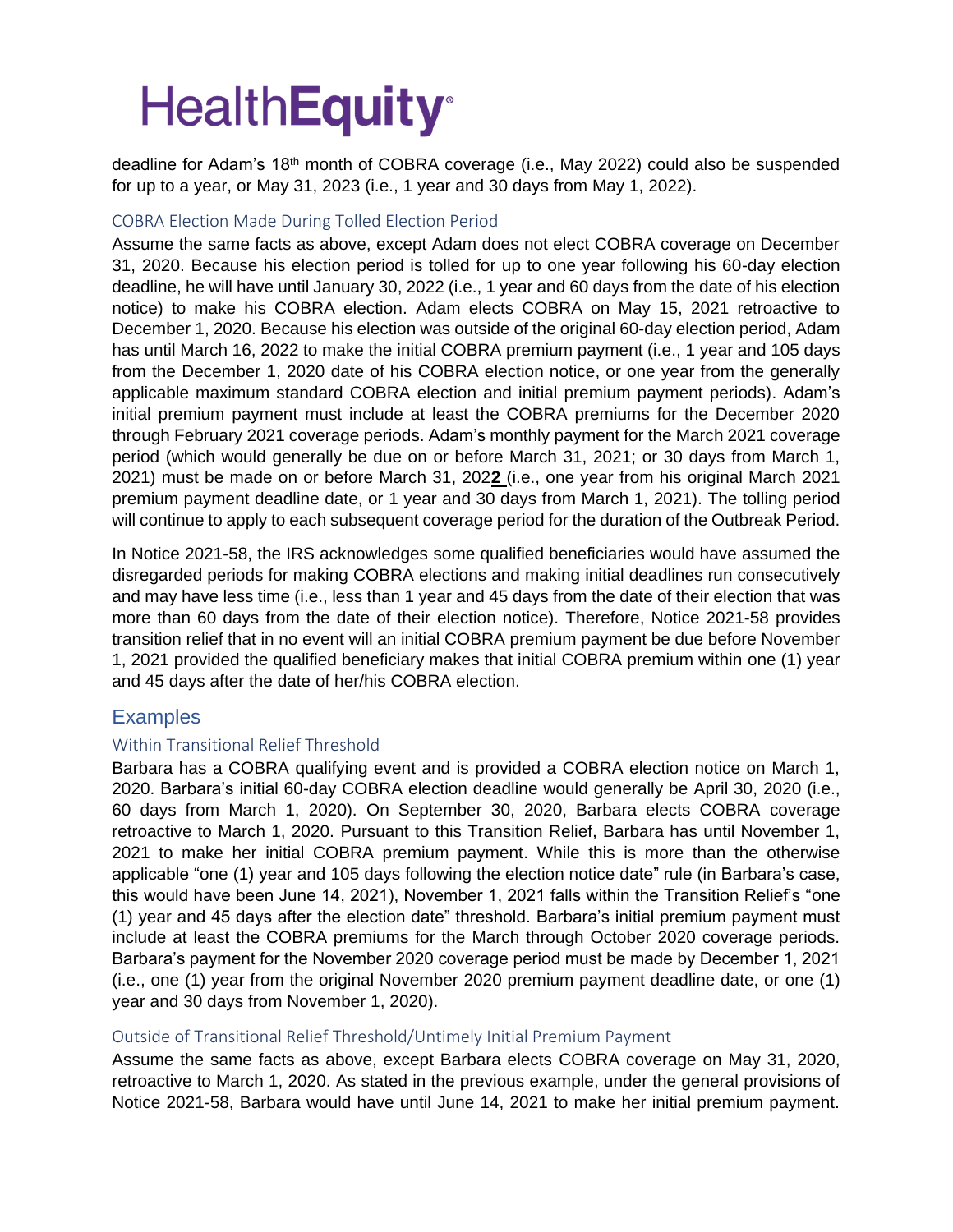Therefore, Barbara is ineligible for the transition relief as November 1, 2021 is more than the date that is one (1) year and 45 days from the date of her COBRA election, or July 15, 2021.

### Interaction with ARPA's COBRA Premium Assistance

Notice 2021-58 reiterates the DOL's previous confirmation that the deadline extensions associated with the Outbreak Period do not apply to ARPA notice deadlines or special second election periods. While an individual can generally make a retroactive COBRA coverage election (pursuant to the extension provisions of the Final Rule and Notice 2021-58) or may elect COBRA coverage and Premium Assistance prospectively for any applicable coverage period beginning on or after April 1, 2021, Notice 2021-58 reiterates that any of the plan deadline extensions will apply with respect to COBRA premium payment deadlines for coverage periods beginning after the Subsidy Period (i.e., on or after October 1, 2021).

#### **Examples**

#### Retroactive COBRA Election During Tolled Election Period by an AEI

Christopher is involuntarily terminated from his employer and is provided a COBRA election notice on November 1, 2020 but does not elect. On May 31, 2021, due to his involuntary termination of employment and because he has yet to elect COBRA, he is provided a COBRA Continuation Coverage Notice in Connection with Extended Election Periods Under the American Rescue Plan Act of 2021 on May 31, 2021 affording him to elect COBRA prospectively from the date of his election, or to choose to start his COBRA coverage as of April 1, 2021. Under the Outbreak Period extension rules, he has until December 31, 2021 (i.e., 1 year and 60 days from the date of his COBRA election notice) to make his COBRA election retroactively to November 1, 2020.

On June 30, 2021, he elects COBRA retroactive to November 1, 2020 and subsidized COBRA beginning on April 1, 2021. Because he is an AEI and made a timely election under ARPA's provisions (i.e., within 60 days of his COBRA Continuation Coverage Notice in Connection with Extended Election Periods Under the American Rescue Plan Act of 2021, or July 30, 2021), Christopher has subsidized COBRA coverage beginning April 1, 2021 and ending September 30, 2021.

Christopher will have until February 14, 2022 (i.e., 1 year and 105 days from the November 1, 2020 date of his COBRA election notice) to make his initial COBRA premium payment. Christopher's initial premium payment must include at least the COBRA premiums for the November 2020 through January 2021 coverage periods. Christopher's payment for the February 2021 coverage period (which would generally be due on or before March 3, 2021; or 30 days from February 1, 2021) must be made on or before March 3, 2022 (i.e., one (1) year from his original February 2021 premium payment deadline date; or one (1) year and 30 days from February 1, 2021).

Christopher makes his initial COBRA premium payment by February 14, 2022, which includes the COBRA premiums for the November 2020 through January 2021 coverage periods. As this payment is timely under the generally applicable Outbreak Period deadline extensions, Christopher has COBRA coverage retroactively for those periods. However, Christopher makes his subsequent COBRA premium payment on May 1, 2022. Since his premium payment deadline for the February 2021 coverage period was March 3, 2022 (i.e., one (1) year from his original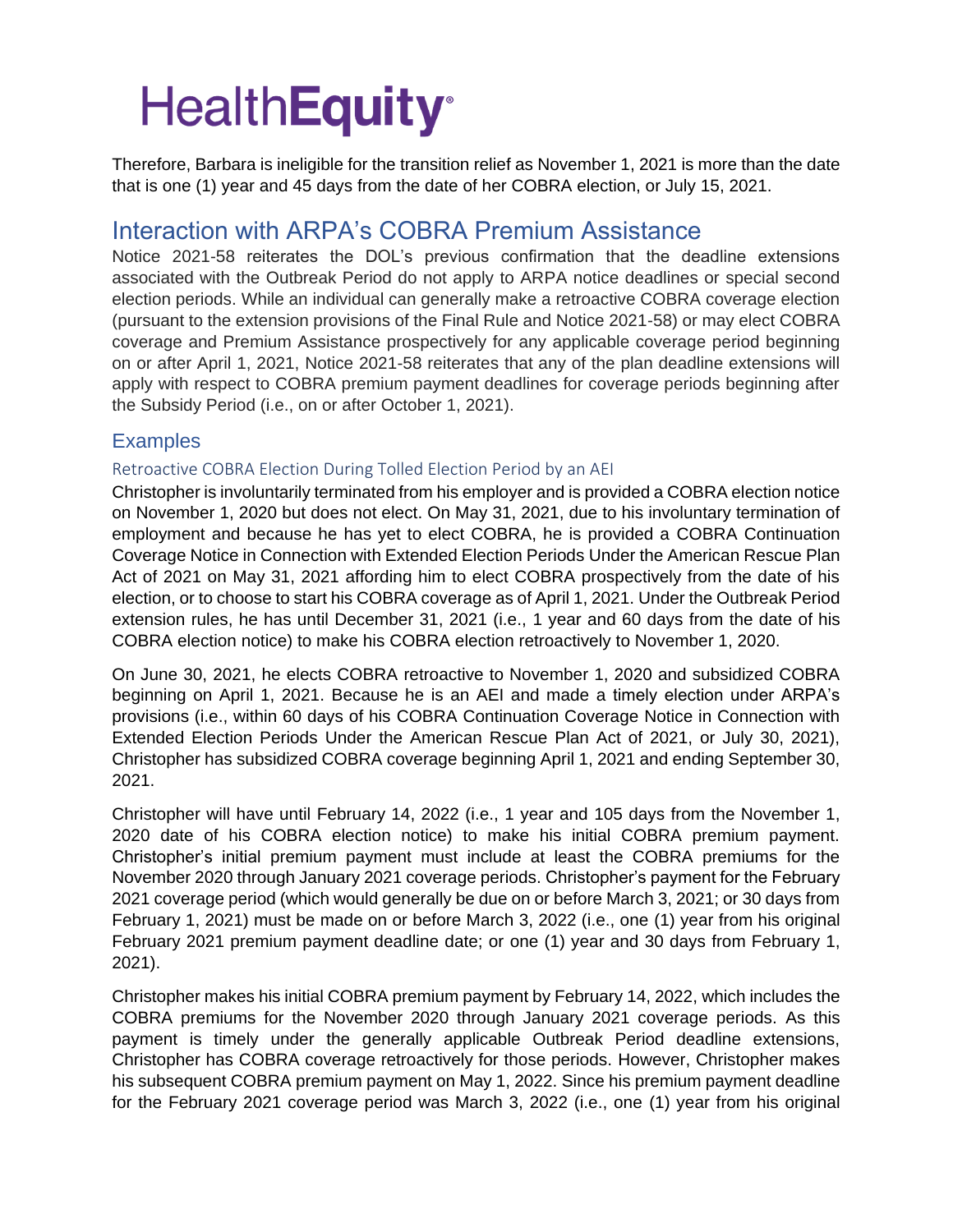February 2021 premium payment deadline date; or one (1) year and 30 days from February 1, 2021), this payment is untimely. Christopher, therefore, will not have COBRA coverage for the February and March 2021 coverage periods. He will, however, have subsidized COBRA coverage beginning April 1, 2021 and ending September 30, 2021. The payment Christopher made on May 1, 2022 must be credited now to the first COBRA coverage period following the end of the COBRA Subsidy Period, or October 2021. Because this payment was postmarked May 1, 2022, this is within the period that is one (1) year and 30 days following the October 1, 2021 due date). The tolling period will continue to apply to each subsequent coverage period for the duration of the Outbreak Period.

### Continued Ambiguities

While Notice 2021-58 provided welcome – although not necessarily timely – clarification concerning some of the confusion as to how all these rules and regulations intersected, it is not without its own raised questions.

Notice 2021-58 states that, "If an individual elected COBRA continuation coverage outside of the initial 60-day election timeframe, that individual generally will have one (1) year and 105 days after the date the COBRA notice was **provided** to make the initial COBRA premium payment." This is, of course, consistent with current COBRA guidance. As illustrated above, election and initial premium payment deadlines are calculated by the date on which the election notice was mailed (either to<sup>§§§</sup> or by\*\*\*\* the qualified beneficiary). However, in a later paragraph, Notice 2021-58 provides that "[i]ndividuals must make the initial COBRA election by the earlier of (1) one year and 60 days after the individual's **receipt** of the COBRA election notice; or (2) the end of the Outbreak Period." It is unclear if this discrepancy between "date sent" and "date received" was an unintended drafting glitch.

Furthermore, in the Final Rule, the DOL and IRS also provided tolling relief (of not more than one year) to employers and plan administrators with respect to providing a COBRA election notice to a qualified beneficiary losing group health plan coverage due to a qualifying event. For example, if the original deadline for providing a COBRA election notice was March 31, 2020, the new deadline is March 31, 2021. If the plan administrator provides the COBRA election notice on March 31, 2021, would this extend the qualified beneficiary's total disregarded period for much longer than one year?

### **Conclusion**

While it's always better late than never, receiving clarifying guidance of this sort so late in the game presents challenges. However, it bears repeating that the DOL has previously acknowledged, in instances where fiduciaries have acted in "good faith and with reasonable

<sup>§§§ &</sup>quot;Plans must give each qualified beneficiary at least 60 days to choose whether or not to elect COBRA coverage, beginning from the date the election notice is provided, or the date the qualified beneficiary would otherwise lose coverage under the group health plan due to the qualifying event, whichever is later." ["An Employer's Guide to Group Health Continuation Coverage Under COBRA," available [here](https://www.dol.gov/sites/dolgov/files/ebsa/about-ebsa/our-activities/resource-center/publications/an-employers-guide-to-group-health-continuation-coverage-under-cobra.pdf) {as visited October 12, 2021)]

<sup>&</sup>quot;An election is considered to be made on the date that it is sent to the plan administrator."[26 CFR  $\S$ 54.4980B-6, Q&A-1(b)]